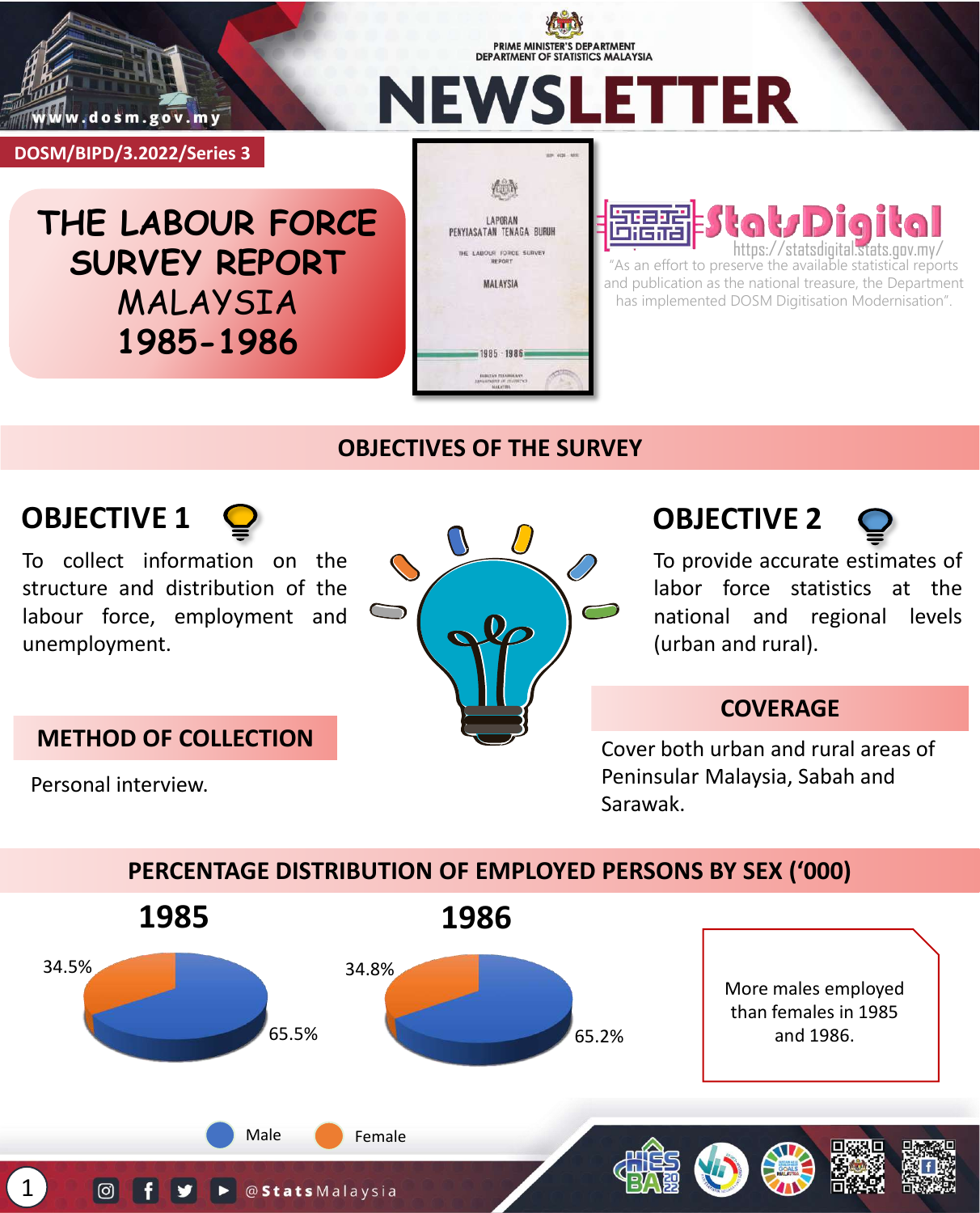#### **DISTRIBUTION OF EMPLOYED PERSONS BY EMPLOYMENT STATUS ('000)**



## **DISTRIBUTION OF EMPLOYED PERSONS BY EDUCATIONAL LEVEL ('000)**



**DISTRIBUTION OF EMPLOYED PERSONS BY ETHNIC GROUP ('000)**